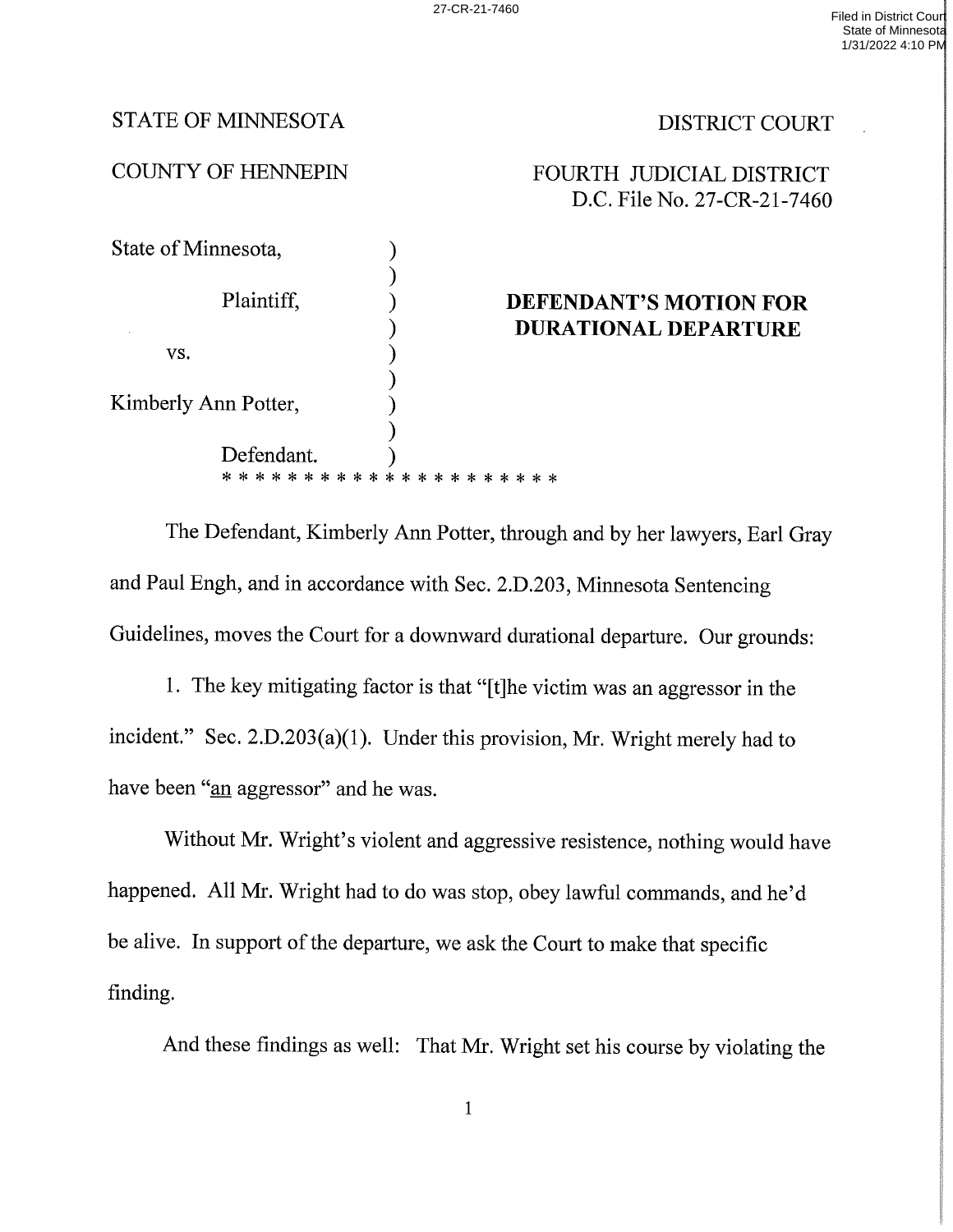law, namely by driving without a license, in a car that didn't have insurance. The fact that this Court had issued a bench warrant was his fault. Officer Luckey's decision to cuff Mr. Wright was reasonable, and pursuant to that court order. No officer who testified indicated that Mr. Wright should have been allowed to run away. He resisted, and then committed the felony of fleeing a police officer, a crime of violence. See Sykes v. United States, 564 U.S. 1 (2011).

2. The related ground for durational departure is found in 2.D.203.3(a)(5), that "other substantial grounds exist that tend to excuse or mitigate the offender's culpability, although not amounting to a defense." Under this provision, Mr. Wright did not have to actually assault Officer Potter. His resistence to arrest is more than enough. His conduct escalated the "seriousness of the offense." State V. Solberg, 882 N.W.2d 618, 623 (Minn. 2016).

3. This Court has, of course, "great discretion in the imposition of sentences," including imposing a downward departure. States v. Soto, 855 N.W.2d 303, 308 (Minn. 2014) (quoting State v. Spain, 590 N.W.2d 85, 88 (Minn. 1999)). The factors considered for a durational departure are non-exclusive, and apply to a "small number of cases." Id.; Comment  $2D.301$ . There has been no other police officer involved shooting like this one prosecuted in Minnesota.

4. What is not unique, however, is that a victim's violent conduct has been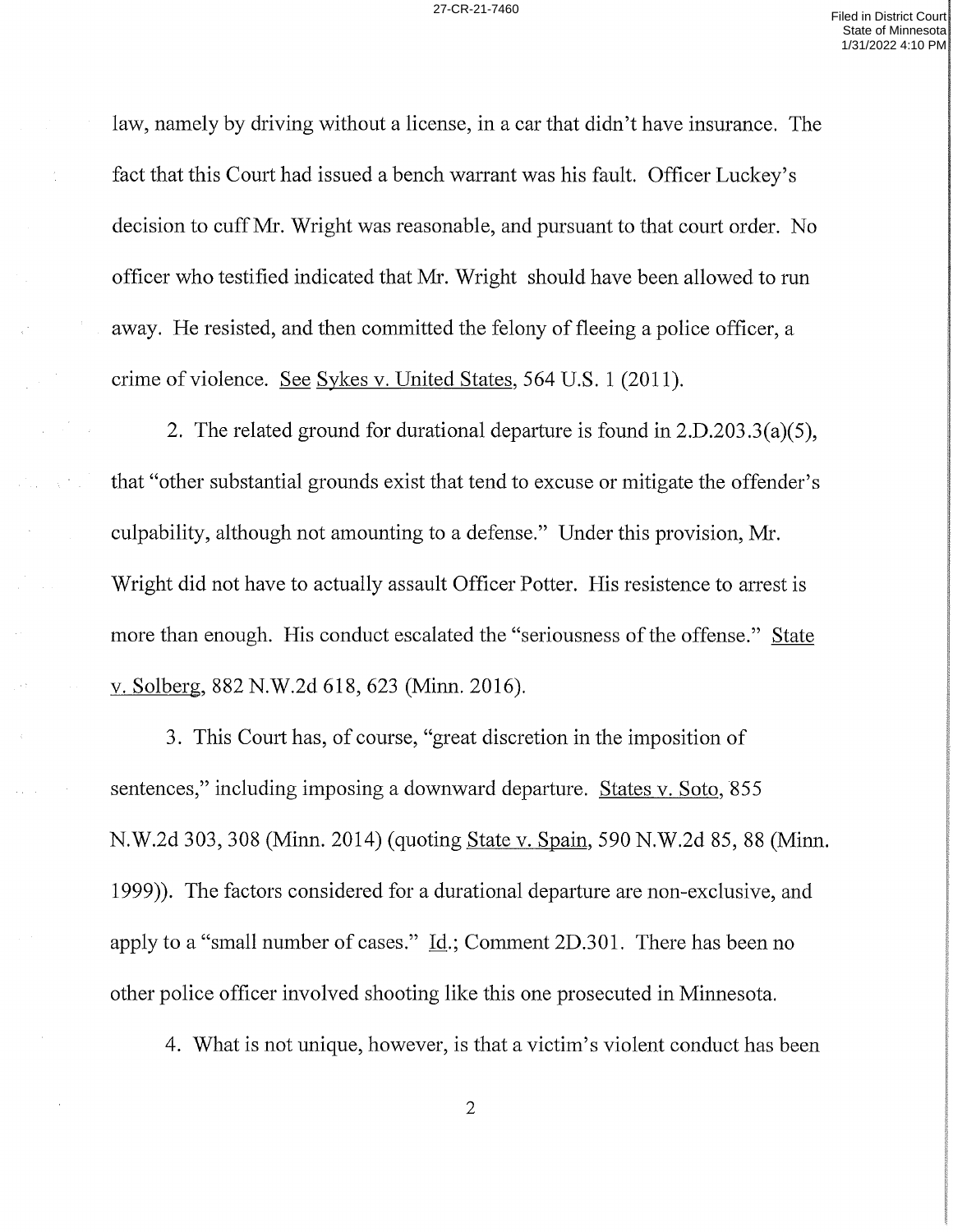downward sentencing departure ground for the last twenty-five years. The seminal decision is Koon v. United States, 518 U.S. 81 (1996). In Koon, one Rodney King was observed driving in excess of <sup>100</sup> mph. Mr. King ignored the "red lights and sirens activated," Id. at 86; after a chase of eight miles, he was stopped, and ordered out of the car. Mr. King was asked to lie on his stomach but refused. When the officers attempted to keep him on the ground, "King resisted and became combative," and he charged toward one of the officers. Id. Recorded on the famous videotape, one of the officers "used his baton to strike King on the side of his head. King fell to the ground." 1d. When King began to rise up, he was struck again. The officers at the scene kicked King "in the upper thoracic or cervical area six times," and one of the officers later admitted, "I havent [sic] beaten anyone this bad in a long time." Officer Koon himself sent a message to his police station announcing that "u[nit] just had big time use of force.... Tased and beat the suspect  $\ldots$  big time." Id. at 87.

The three involved officers were charged in California state court and acquitted, verdicts that "touched off widespread rioting in Los Angeles." Id. at 88. Thereafter, the officers were indicted on civil rights violations in federal court, and convicted.

The District Court departed downward from the presumptive federal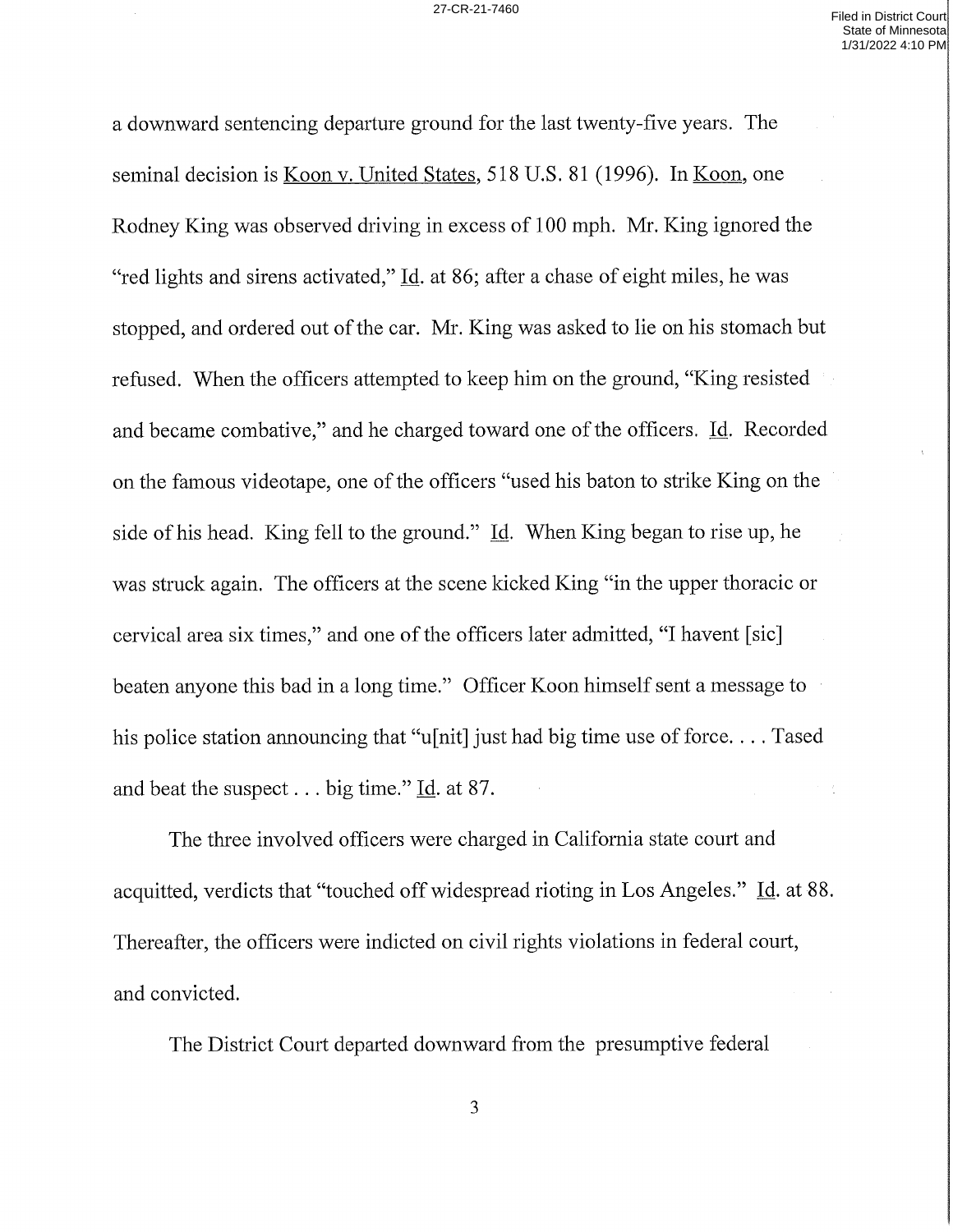guideline sentence for reasons that "the Victim's wrongful conduct contributed significantly to provoking the offense behavior." Id. at 89 (emphasis added)(quoting U.S.S.G. Sec. 5K2.10). The language of Sec. 5K2.10 is near akin to Minnesota Guideline Sec. 2D.203. Provoking behavior is aggressive by nature. No one can say Mr. Wright acted passively in making his improvident escape.

The prosecution appealed the departure. The Ninth Circuit reversed, on the basis that "misbehavior by suspects is typical in cases involving excessive use of force by police and is thus comprehended by the applicable Guideline." Id. at 90. That ruling was reversed in turn by the United States Supreme Court, with a rationale that matches to our facts.

The <u>Koon</u> analysis can be broken down in steps:

-A downward departure was available for the police officers because, as noted, of Mr. King's initial "wrongful conduct contributed significantly to provoking the offense behavior." Id. at 101.

—The reason why Mr. King had contributed to his own tragedy, the Supreme Court found, was that he drove "while intoxicated," he "refus[ed] to obey the officer's commands," and he "attempt[ed] to escape from police custody." id. at 102. This is what Mr. Wright did.

-"Indeed," the Supreme Court emphasized, "a finding that King's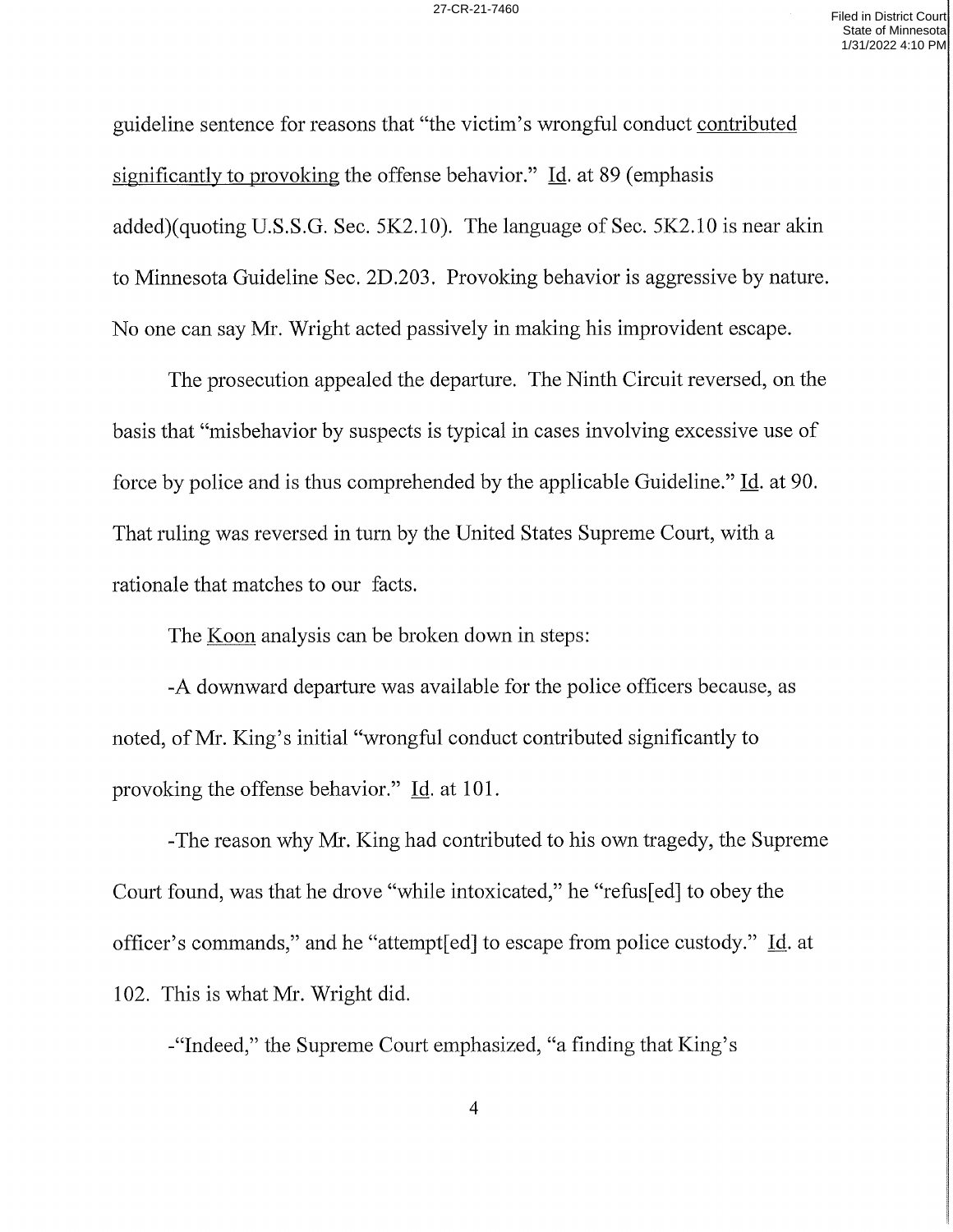misconduct provoked lawful force but not the unlawful force that followed without interruption would be startling interpretation and contrary to ordinary understandings of provocation. A response need not immediately follow an action in order to be provoked by it." "The excessive force followed within seconds of King's misconduct." Id. at 104. Koon thus rejects Mr. Stoughton's claim that Mr. Wright's provocation had ended or was <u>de-minimis</u>, or should have been ignored.

-Koon holds instead that since "[v]ictim misconduct is an encouraged ground for departure, [a] district court, without question, would have had discretion to conclude that victim misconduct would take an aggravated assault case out of the heartland. That petitioners' aggravated assaults were committed under color of law does not change the analysis." Id. at 105 (emphasis added). In light of Koon, Office Potter's status as a police officer does not remove Minnesota's Sec. 2.D.203.3(a)(1) as a ground for departure.

Applying the essential and concluding language of Koon, but for Mr. Wright's "initial conduct," Officer Potter's behavior "would not have escalated to this point, indeed it would not have occurred at all . . ." <u>Id</u>. at 102 (quoting the District Court's reasoning).

5. Koon was not an outlier. Minnesota case law has long recognized the victim's behavior has to be taken into account for sentencing purposes. See e.g.,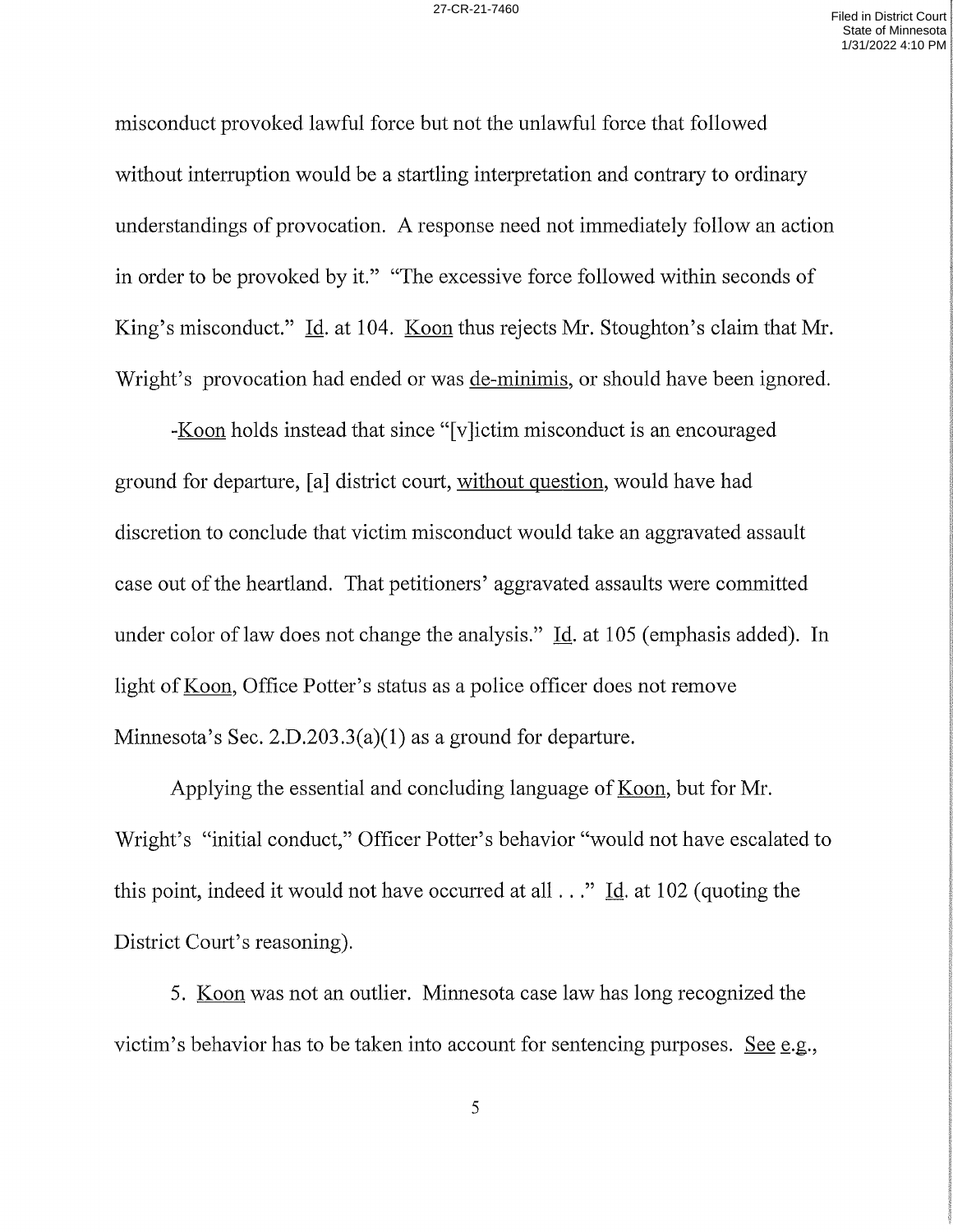State V. Hennum, 441 N.W.2d 793, 801 (Minn. 1989)(husband's Violence toward his wife caused her violent response). The Eighth Circuit had affirmed a downward departure where, again as here, the victim brought about the assault through his own "misconduct" and his "own actions" directed toward the defendant, who did not start the fight. United States v. Yellow Earrings, 891 F.2d 650, 652 ( $8<sup>th</sup>$  Cir. 1989). If the victim's behavior "substantially contributed in provoking the offense behavior," by his initial "physical show of force," Id. at 654, departure is available.

6. This Court gave Officer Potter's self—defense instruction, which quoted Minn. Stat. 609.066. That statute delineates a police officer's ability to defend herself when faced with an "apparent" and "substantial" risk of "death or great bodily harm." Subd. 1. By agreeing with the instruction, this Court acknowledged that there was sufficient evidence to justify shooting Mr. Wright, whose behavior was dangerous, and that Officer Potter had the right to protect herself and others by lethal force, whether or not she thought she was using her gun.

7. This avenue for departure further resonates in light of Mr. Wright's past violent behavior, namely his possession of a dangerous weapon without a permit, his pending charge of aggravated robbery (with a pistol pointed at a young

6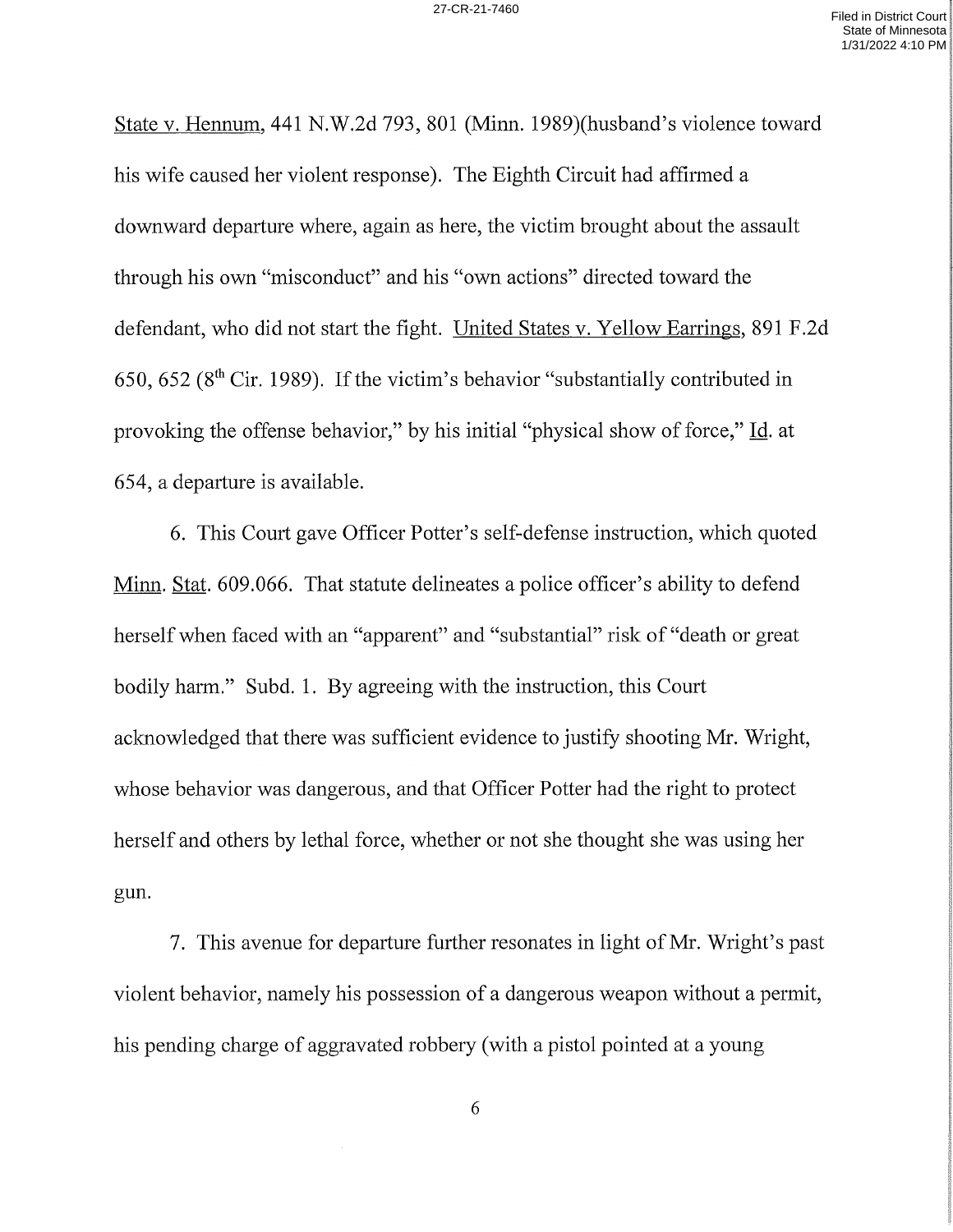women), and the pending civil cases filed against his estate, alleging that he fired a gun at innocents, one of Whom has brain damage; the other will not walk again Without pain.

Our ability to litigate this avenue of departure was constrained at trial. We note anew our objection. Mr. Wright's attendant violence and reputation was relevant then, and now for sentencing, to impeach Seth Stoughton's testimony that Mr. Wright should have been let go because, after all, he was a danger to no one and would be found later, somewhere. See Rule 703, Minn.R.Evid. The State introduced Mr. Stoughton's testimony well aware of Mr. Wright's violent past. Moreover, the State did not provide to Mr. Stoughton, according to his report, with Mr. Wright's criminal history. Failure to correct false testimony is a due process violation. Napue v. Illinois, 360 U.S. 264 (1959).

8. At trial and for sentencing, we object anew to this Court's related rulings  $-$  excluding any mention of Mr. Wright's palpable dangerousness, proven by his acts of abject violence – which ran against the "long standing rule in Minnesota" that when a defendant, as here, claims self-defense, she "may offer evidence of the decedent's bad character and reputation for violence 'to prove that the deceased was the aggressor and precipitated the confrontation." State v. Thurson, 216 N.W.2d 267, 269 (Minn. l974)(quoting State v. Keaton, 104 N.W.2d 650, 656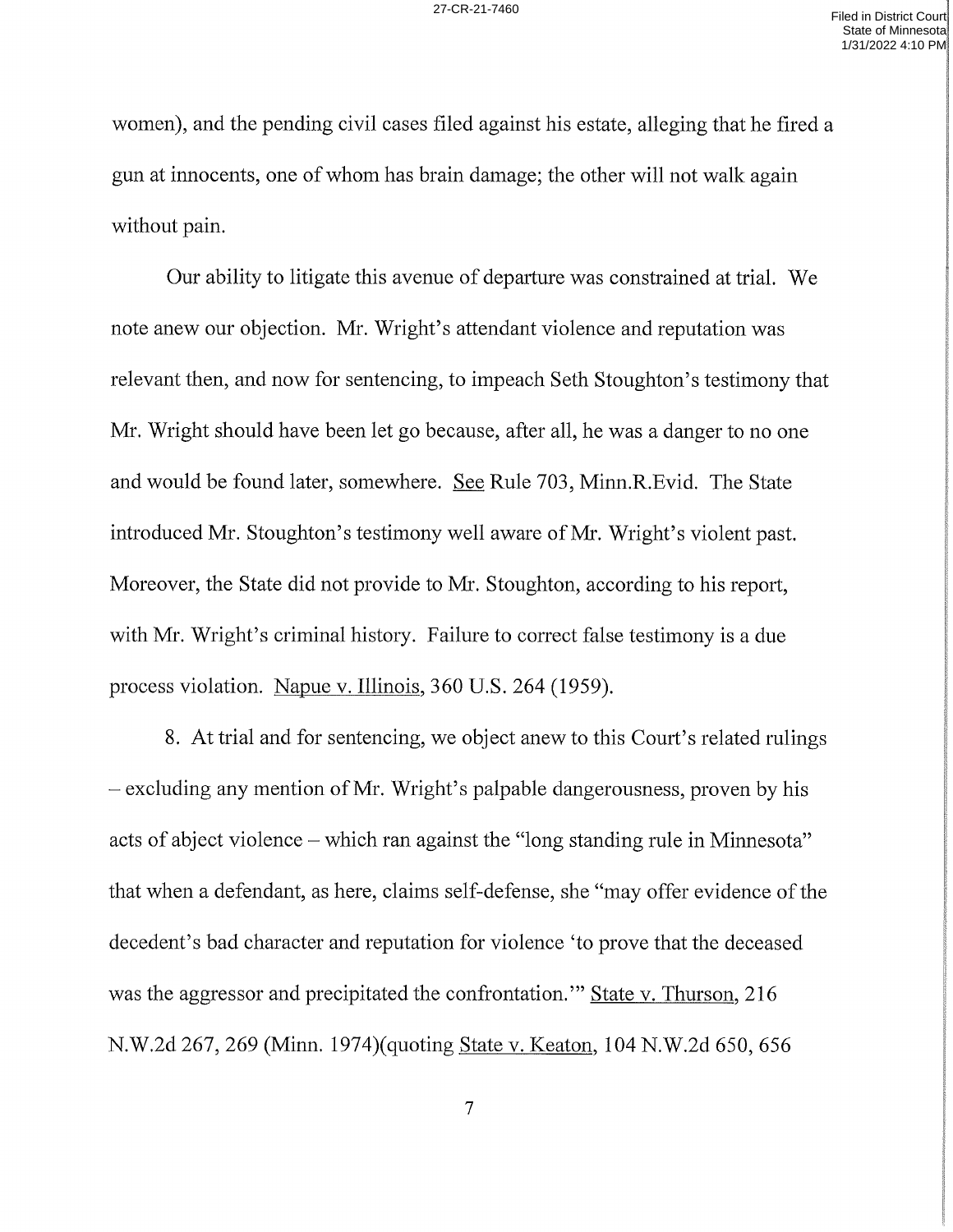(Minn. 1960)).

This Court ruled that Officer Potter didn't know Mr. Wright and therefore could not have been aware of what he'd already done. But when self-defense is raised, and Where there is evidence of past Violence, "it is not necessary that the Victim's reputation be known to the defendant." 1d.

In State v. Penkaty, that rule was reiterated: "Reputation evidence is also admissible to show that the victim was the aggressor, and for this purpose the defendant need not have known of the reputation." 708 N.W.2d 185, 201 (Minn. 2006). Whether Mr. Wright's behavior was a cause of the tragedy was disputed (with Stoughton finding it was not and Steve Ijames and Sgt. Johnson testifying that it was). Evidence concerning Mr. Wright and his reputation was "highly probative" at trial,  $\underline{Id}$ . at 202, and should be at sentencing.

Penkaty also held that once the State disparaged, via cross, our defense of self—defense, by challenging Sgt. Johnson and former Chief Gannon, by disputing the testimony of Steve Ijames, and by alleging Officer Potter's testimony was unconvincing, Mr. Wright's reputation for violent acts became relevant to corroborate that testimony, and should have come in.  $\underline{Id}$ . at 203. It remains relevant for sentencing for this additional reason.

9. We would be remiss in finally not addressing the Amended Complaint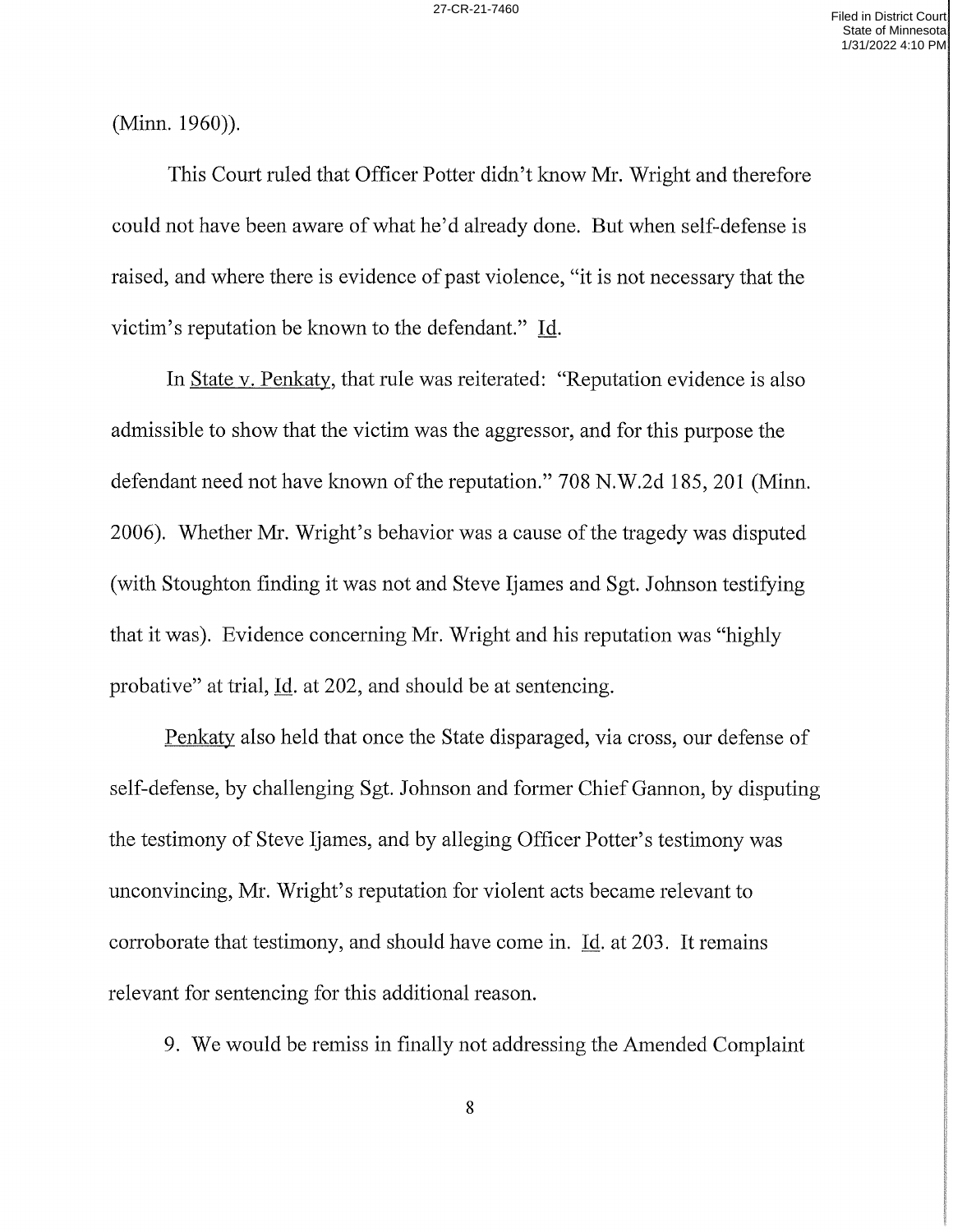plead the punishment suggested by <u>Minn. Stat</u>. 609.11. We anticipate the Attorney General will make an argument calling for at least a mandatory three-year term.

The Attorney General does not control the sentencing under this provision. Judge Amdahl's opinion in State V. Olson, 325 N.W.2d <sup>13</sup> (Minn. 1982) held that Minn. Stat. 609.11 obviated judicial discretion, and was thus null and void. After Olson, the Legislature passed Subd. 8, which allows this Court, on its own motion, to "sentence Without regard to the mandatory minimum." Minnesota Guidelines E.2(2); Comment  $2E.04$  (citing Olson).

This minimum is not regularly imposed. See Minnesota Sentencing Guidelines Commission, "2019 Sentencing Practices: Annual Summary Statistics for Felony Cases Sentenced in 2019" (published December l, 2020), at figure l7, noting a downward departure rate of 54% for level 9 offenses, which include Manslaughter in the First Degree.

Dated: January 31, 2022 Respectfully submitted,

/s/ Paul Engh

Paul Engh, Lic. l35685 Suite 2860 150 South Fifth Street Minneapolis, MN 55402 (612) 252—1100